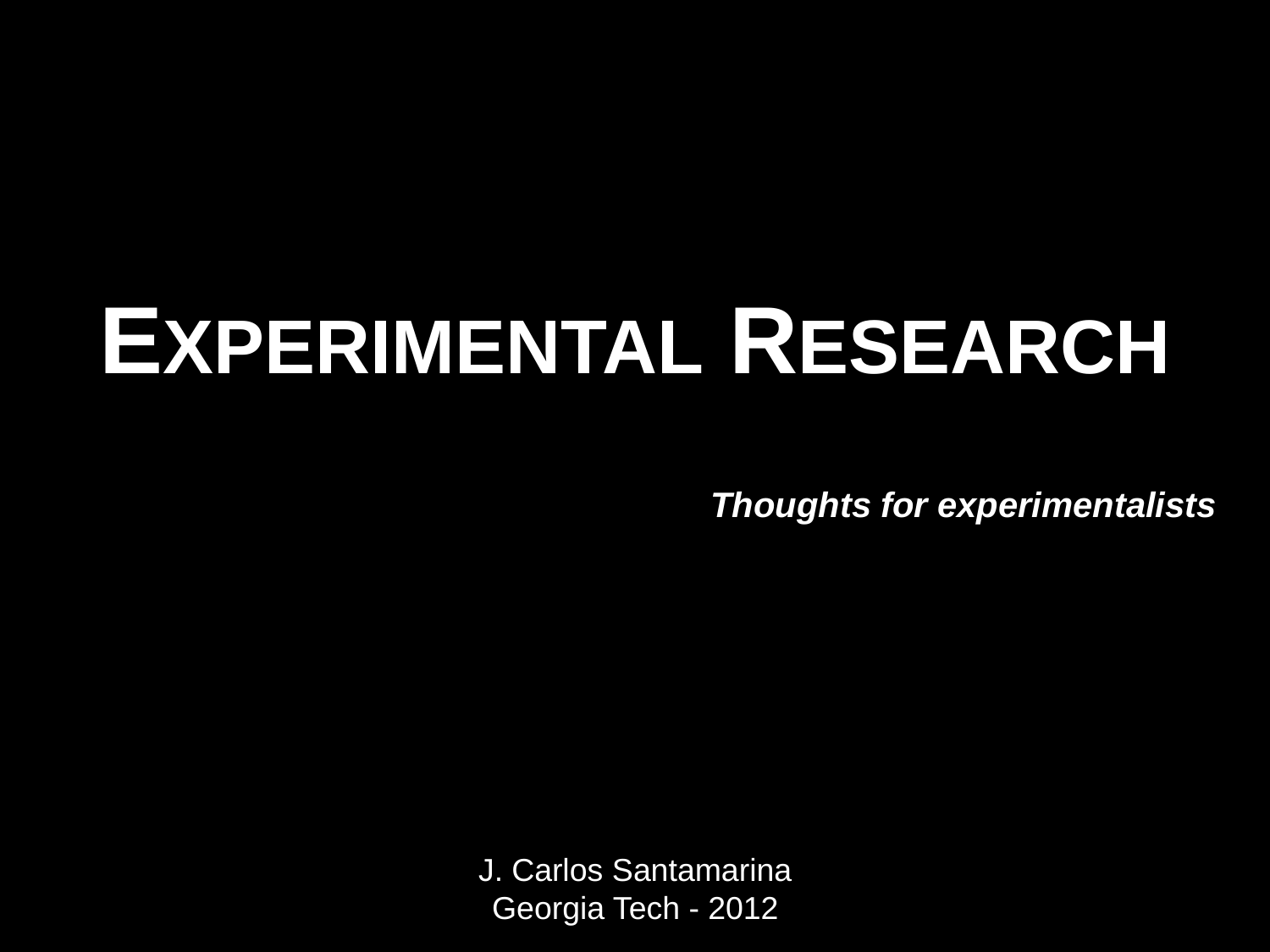

*The craftsmanship of nature provides extraordinary pleasures for those who can recognize the causes in things* (Aristotle 384-322 BC)

*God is not playing dice with the universe*  (A. Einstein – 1879-1955)

*Correlation does not imply causality*

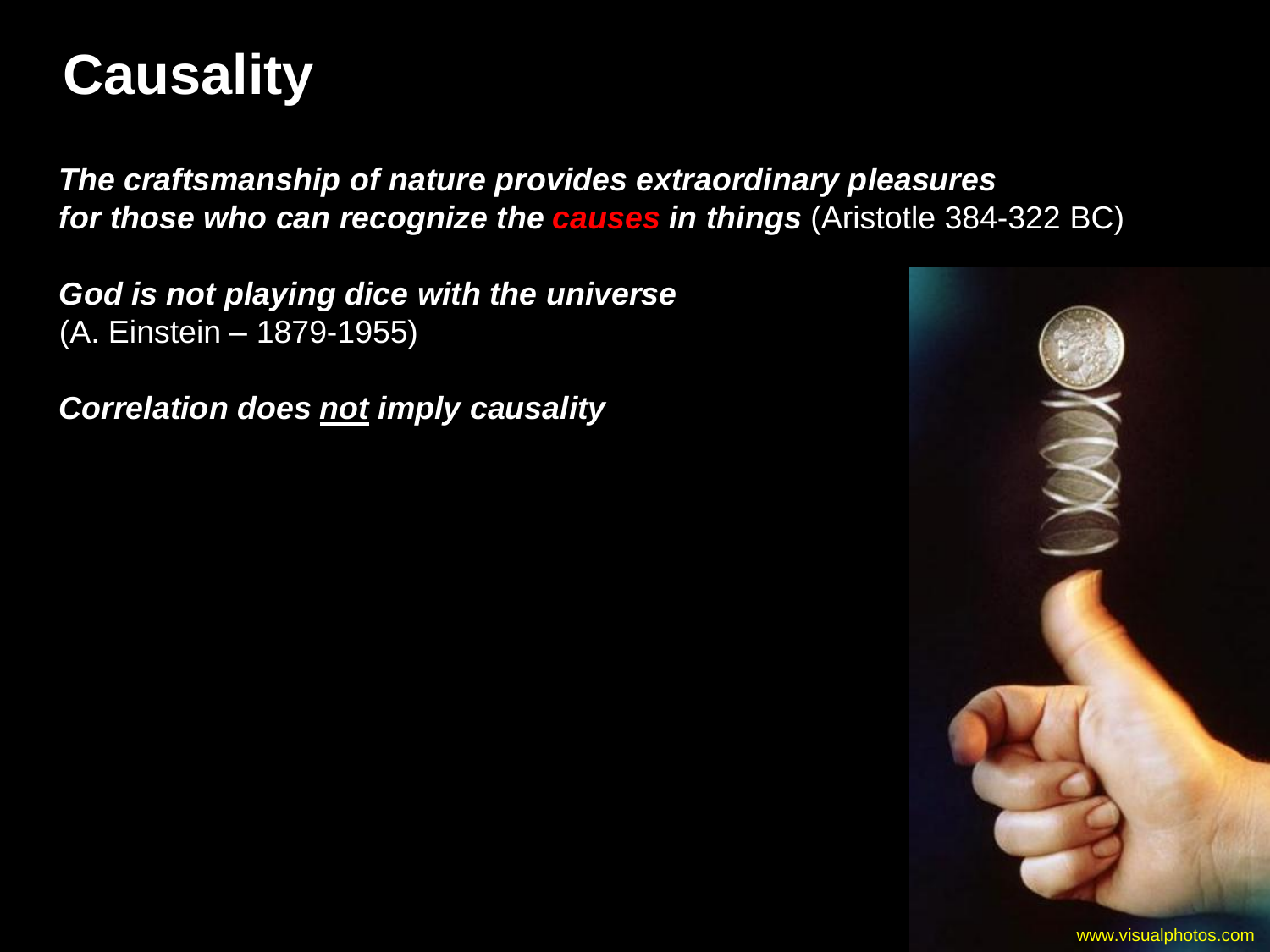## **Read …** *read a lot* **!**

*Read* (first verse revealed – Quran – 609-632)

*If I have seen further, it is by standing on the shoulders of giants*  (Newton 1643-1727)

*How is it that we know so little, given that we have so much information?*  (Noam Chomsky)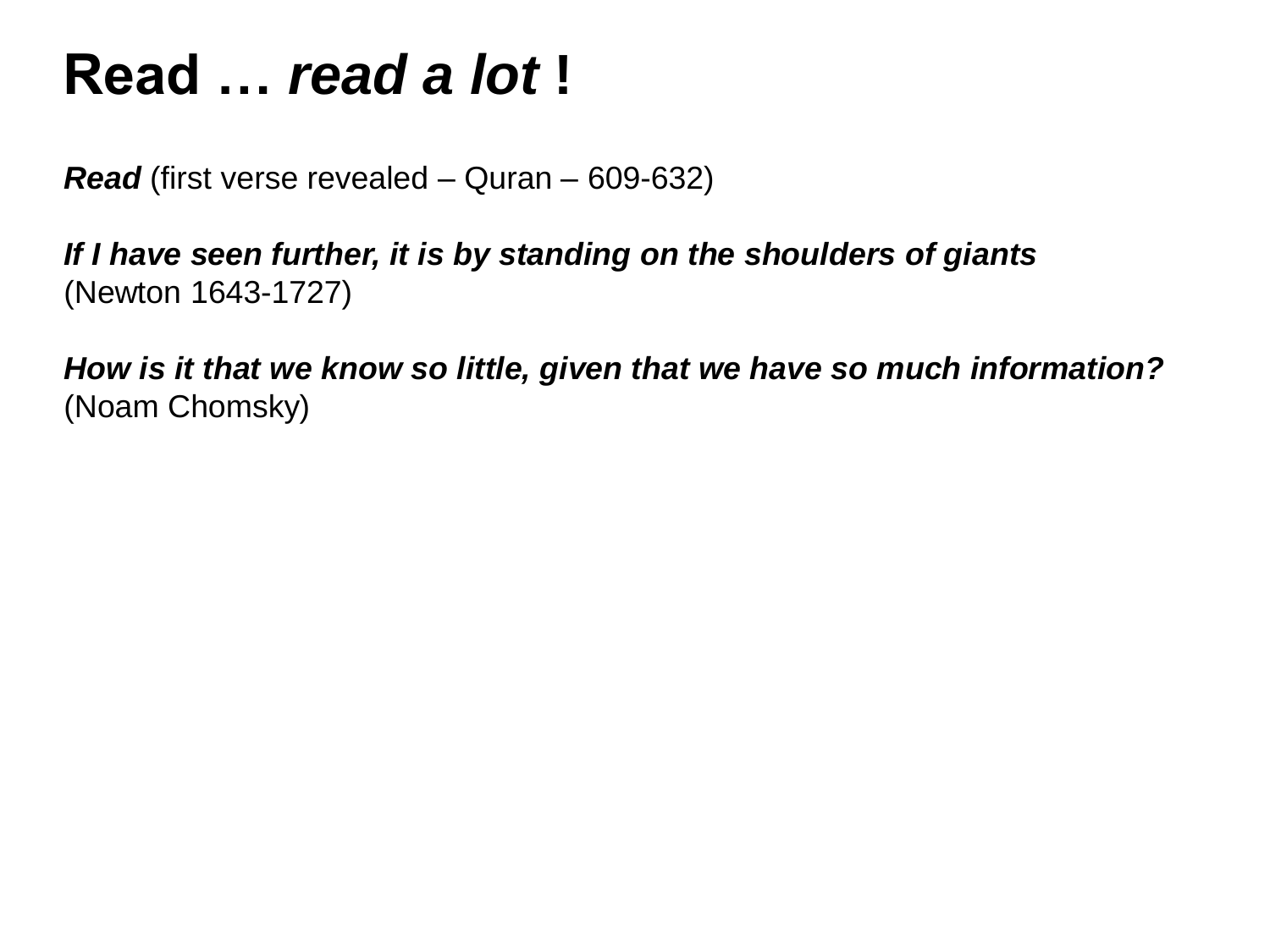# **Read …** *read a lot* **!**

*Read* (first verse revealed – Quran – 609-632)

*If I have seen further, it is by standing on the shoulders of giants*  (Newton 1643-1727)

*How is it that we know so little, given that we have so much information?*  (Noam Chomsky)



→ list the 10 (…50!) most important references in your field (consider ALL fields of knowledge)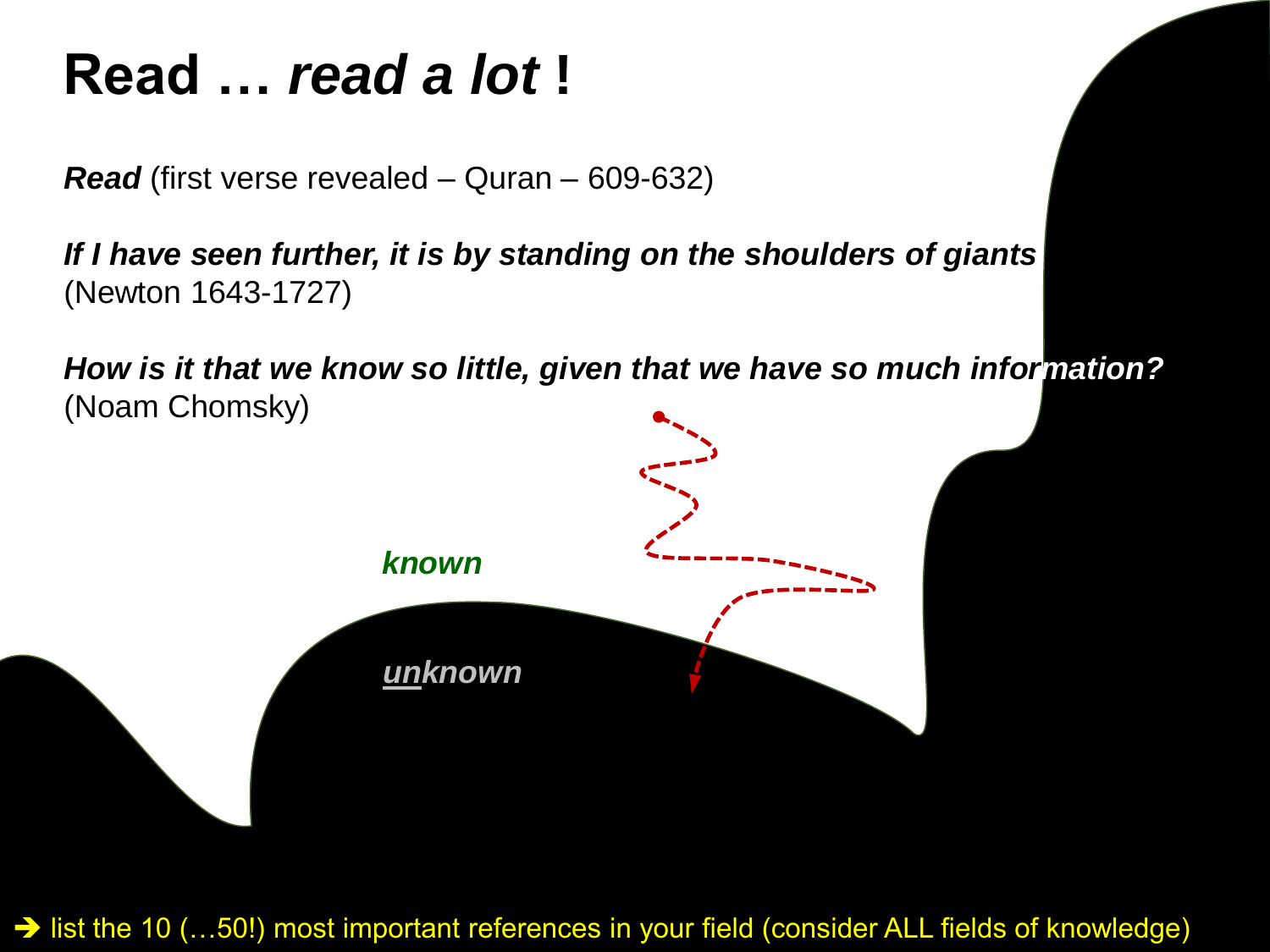# **Ask a good question… AND… meaningful !**

*Ask an impertinent question, and you are on the way to a pertinent answer*  (J. Bronowski, Ascent of man)

*For every difficult question, there is an answer that is clear and simple … and wrong*  (G. Bernard Shaw 1856-1950)



→ list the most important questions that guide your research ... interesting? meaningful?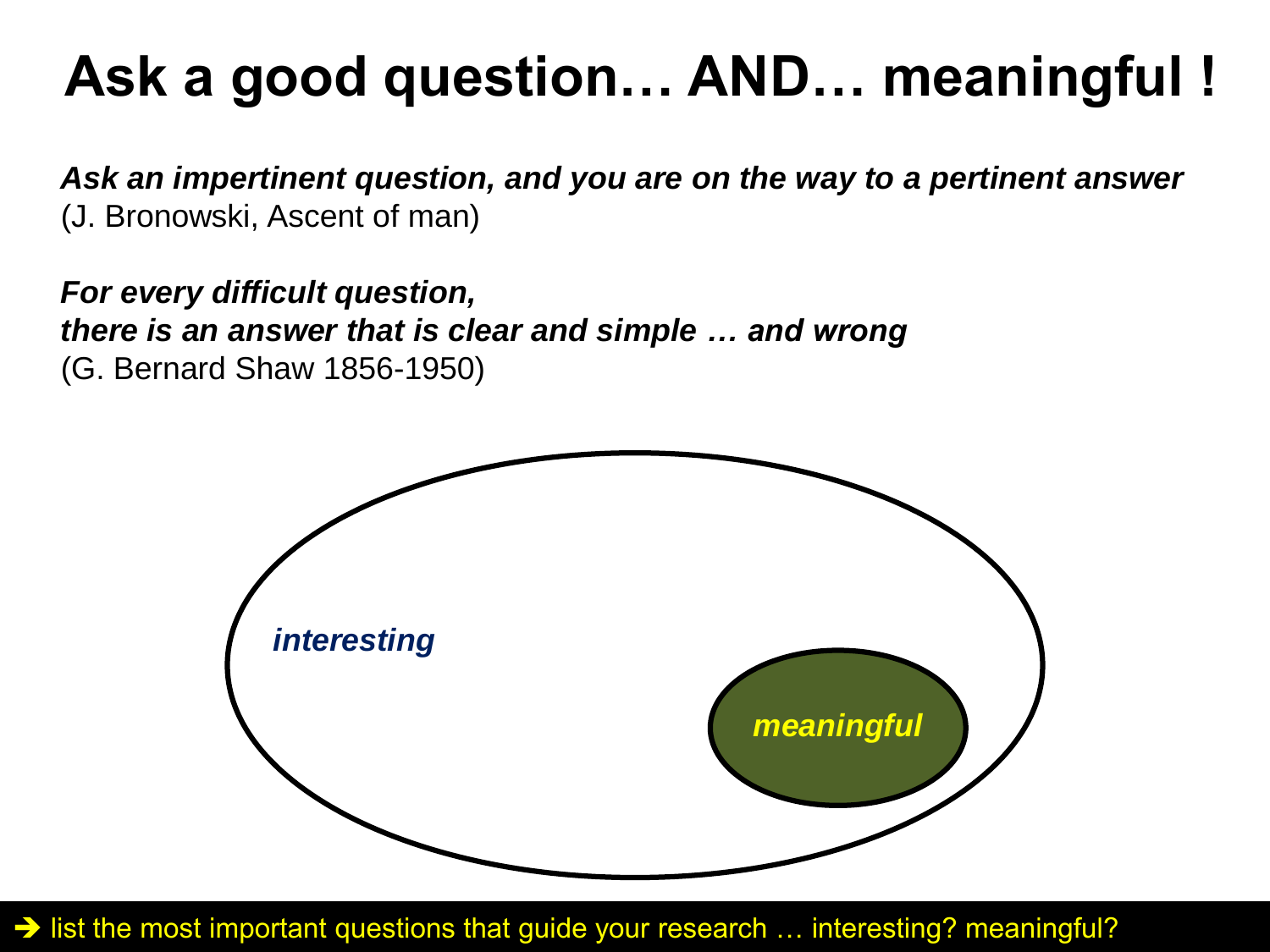# **Thought Experiments**

### *If I pursue a beam of light with the velocity c (velocity of light)…*

(A. Einstein - 1879-1955) influenced by Ernst Mach (1838-1916)



*Feel like a grain … or a water molecule….*

→ run the phenomenon in your mind.... feel as a grain... feel as a water molecule...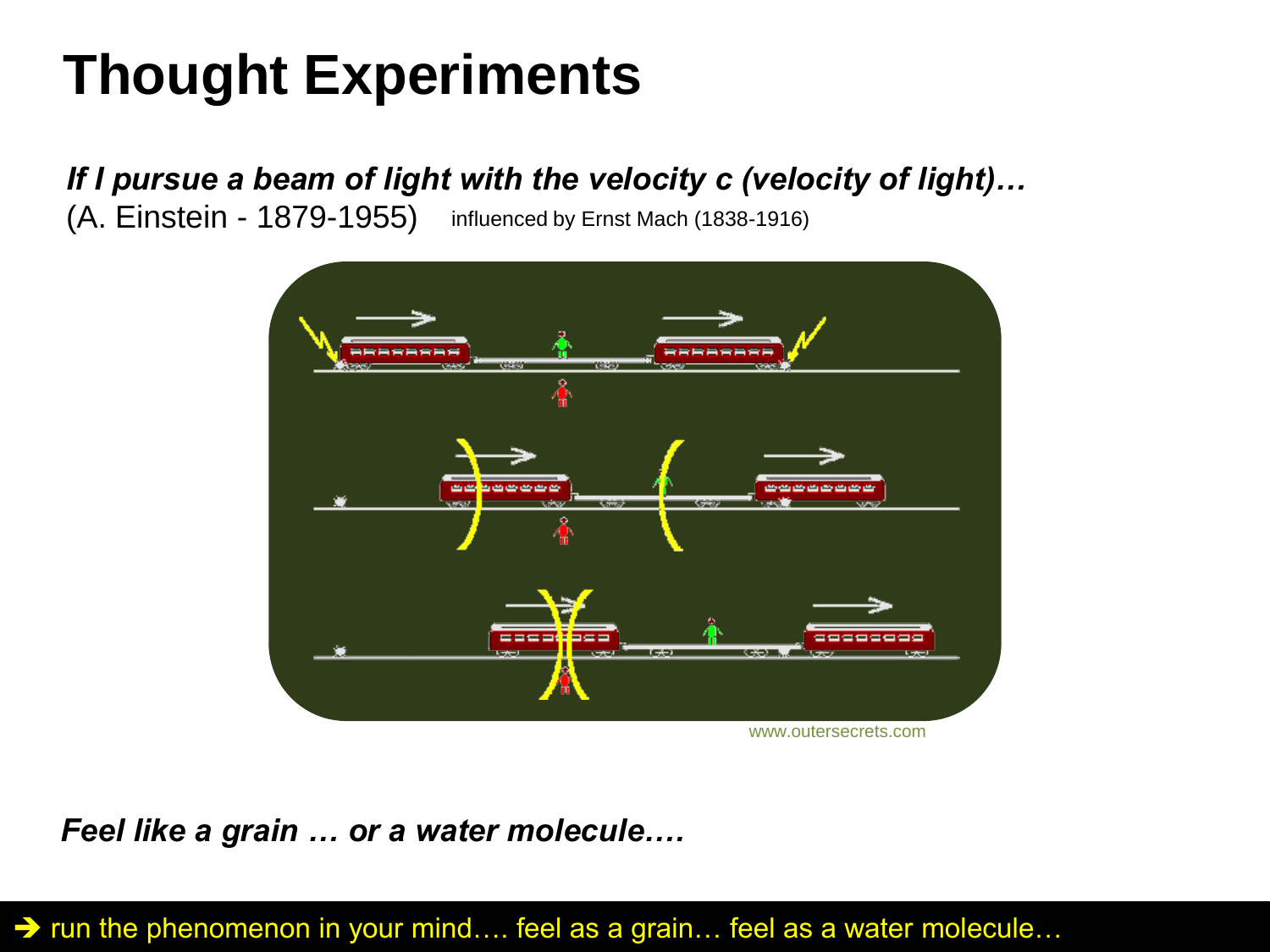# **Remain Skeptical**

*What we want to measure … what we measure… what we think we measured…!* (unknown)

*The devil is in the details* (popular saying)



understand the fundamentals of your measurement setup/phenomenon/device/analysis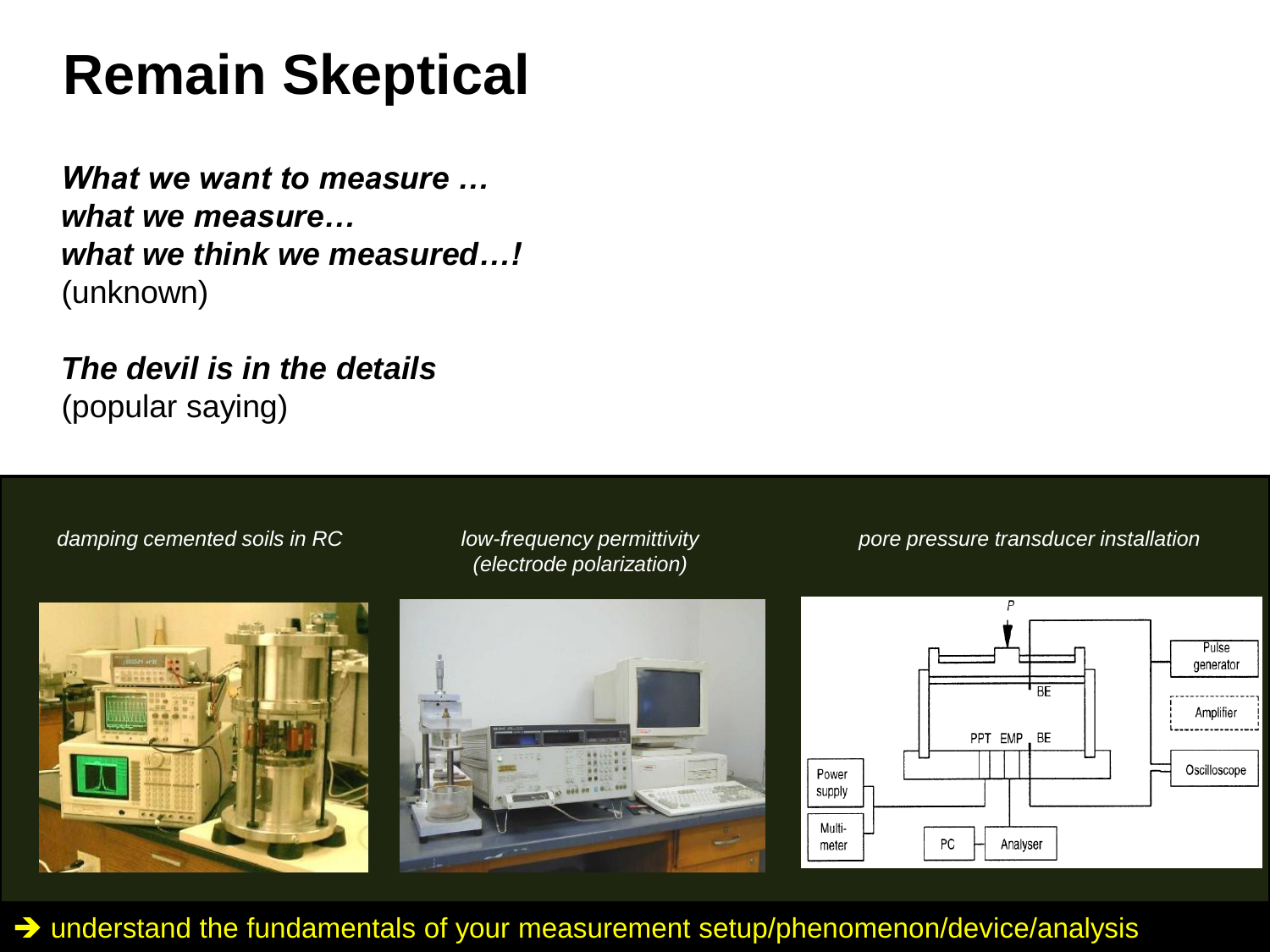# **Cognitive Biases → Remain Skeptical**

### *We are poor inherent statisticians* (Hogarth)

### *Cognitive Limitations*

**Miller's 7 2**

**Three clues: often account for 80% variance in individuals' response More data: more confidence yet no improvement in quality of decision Primacy and recency**

#### *Poor statistitian*

**Disregard sample size on the variance of the mean**

**Gambler's fallacy**

**Inability to conceive randomness**

**Inability to recognize regression towards the mean**

**Law of small numbers: assume that small numbers represent population**

### → read about inherent cognitive biases (e.g., Hogarth; Tversky & Kahneman)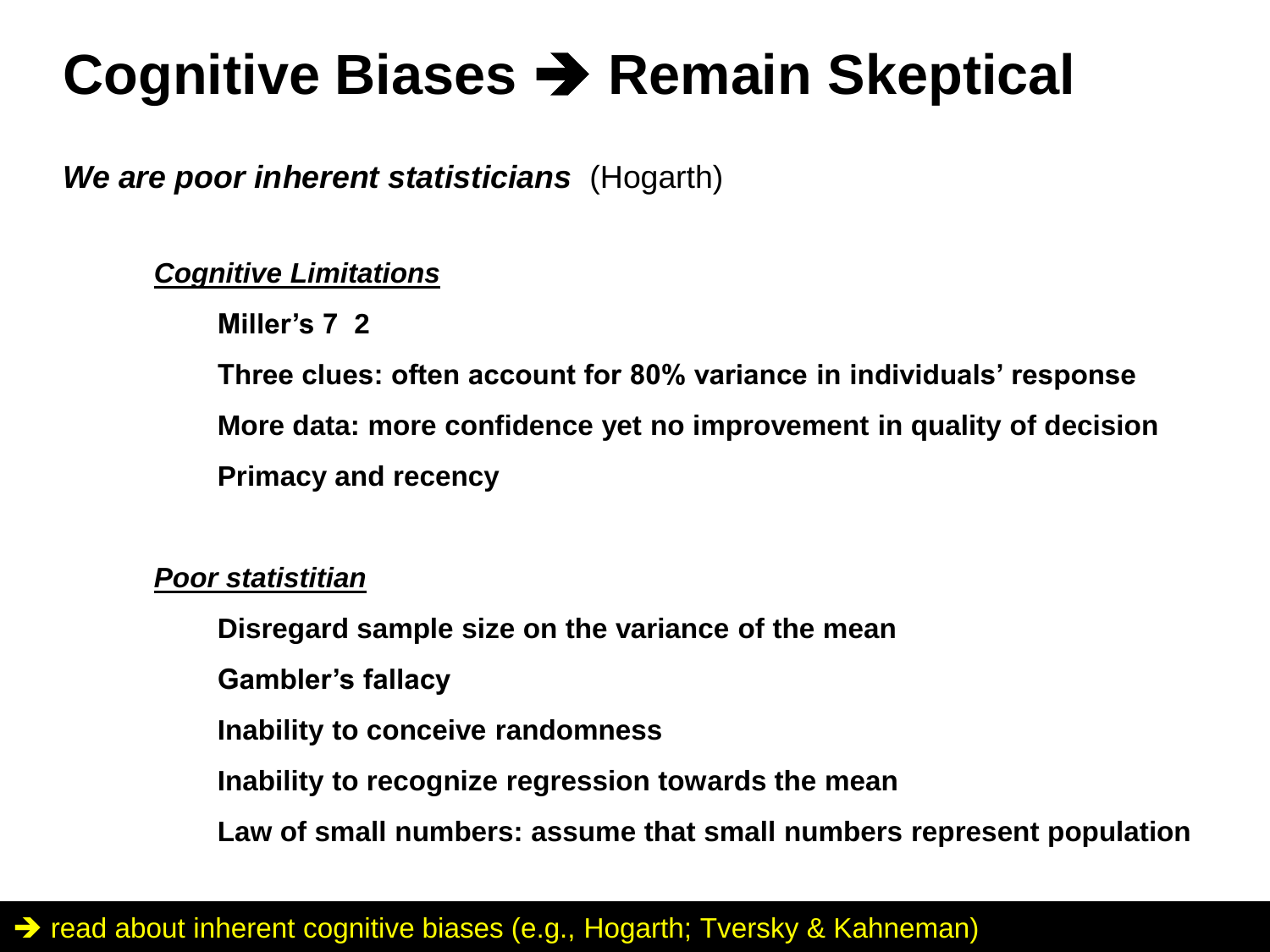# **Scales – Dimensionless Ratios**

*…a great giant [of] the same proportion of limb as that found in an ordinary man [with the same bone hardness and strength] he will fall and be crushed under his own weight.* (Galileo 1564-1642)

*and God saw the mountains move* Book of Deborah

*The space of science is the dimensionless space*

*A test must be a good model of reality*

*To expect the model to be identical to the prototype is the denial of modeling* (Ovensen? 1970's)

*Models must satisfy similarity at boundary conditions as well*

*Buckingham's theorem. A phenomenon described by n variables in terms of r dimensions can be equally described by n-r dimensionless variables*  (Buckingham 1867-1940)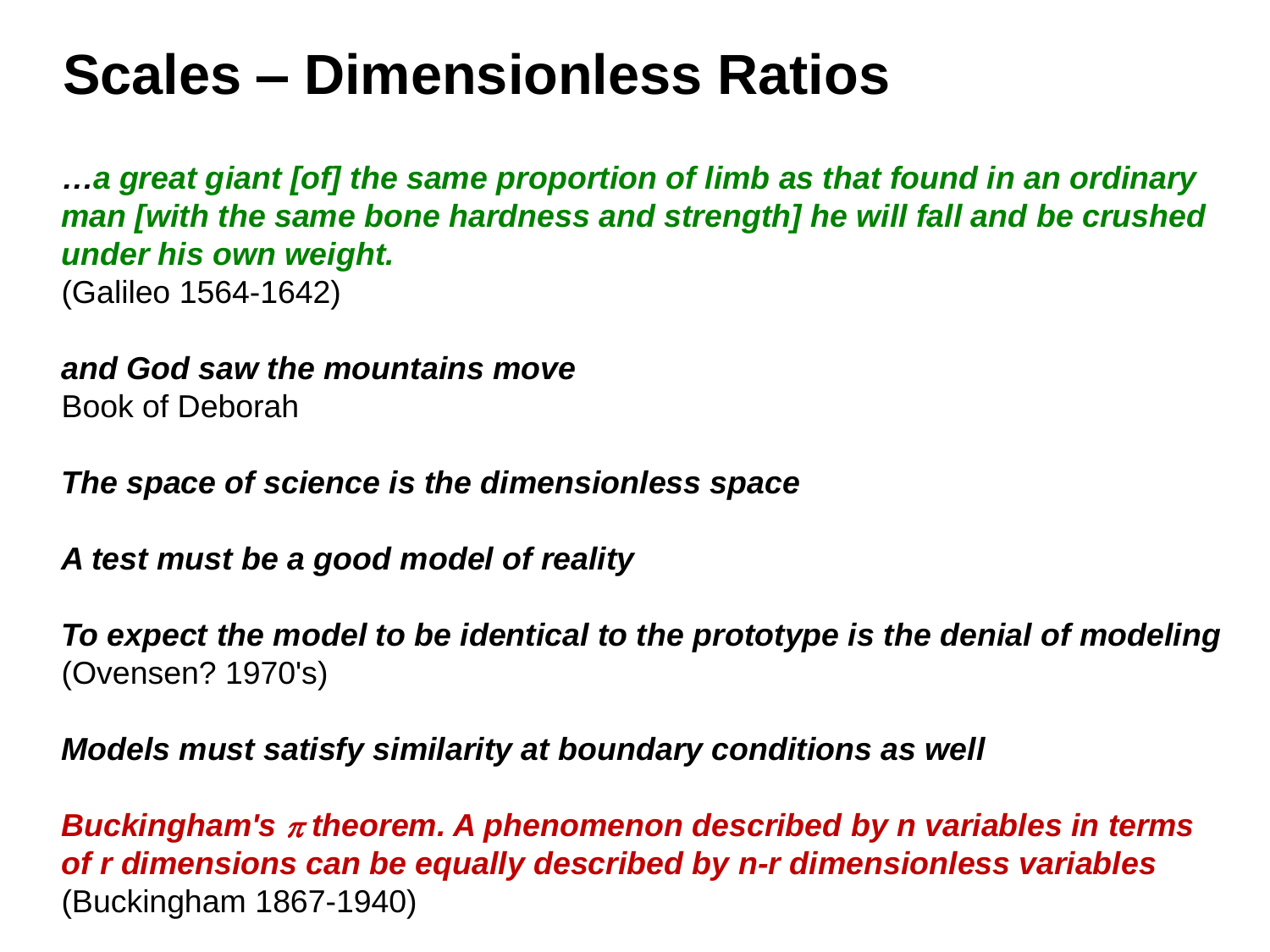### **Examples from Aussois 2012**

### **fiber-grain interaction**

Olufemi Ajayi et al.

$$
\frac{\delta}{d_g}=\frac{1}{d_g}\frac{PL^3}{48EI}=\frac{1}{d_g}\frac{\sigma'd_g^2\Big(2d_g\Big)^{\!3}}{48E\frac{\pi d_f^4}{64}}=\alpha\,\frac{\sigma'}{E}\Bigg(\frac{d_g}{d_f}\Bigg)^{\!4}
$$



### **tunnel advance rate on deformations**

G. Anagnostou





### $\rightarrow$  identify key variables and dimensions in your problem ... combine into governing  $\pi$ 's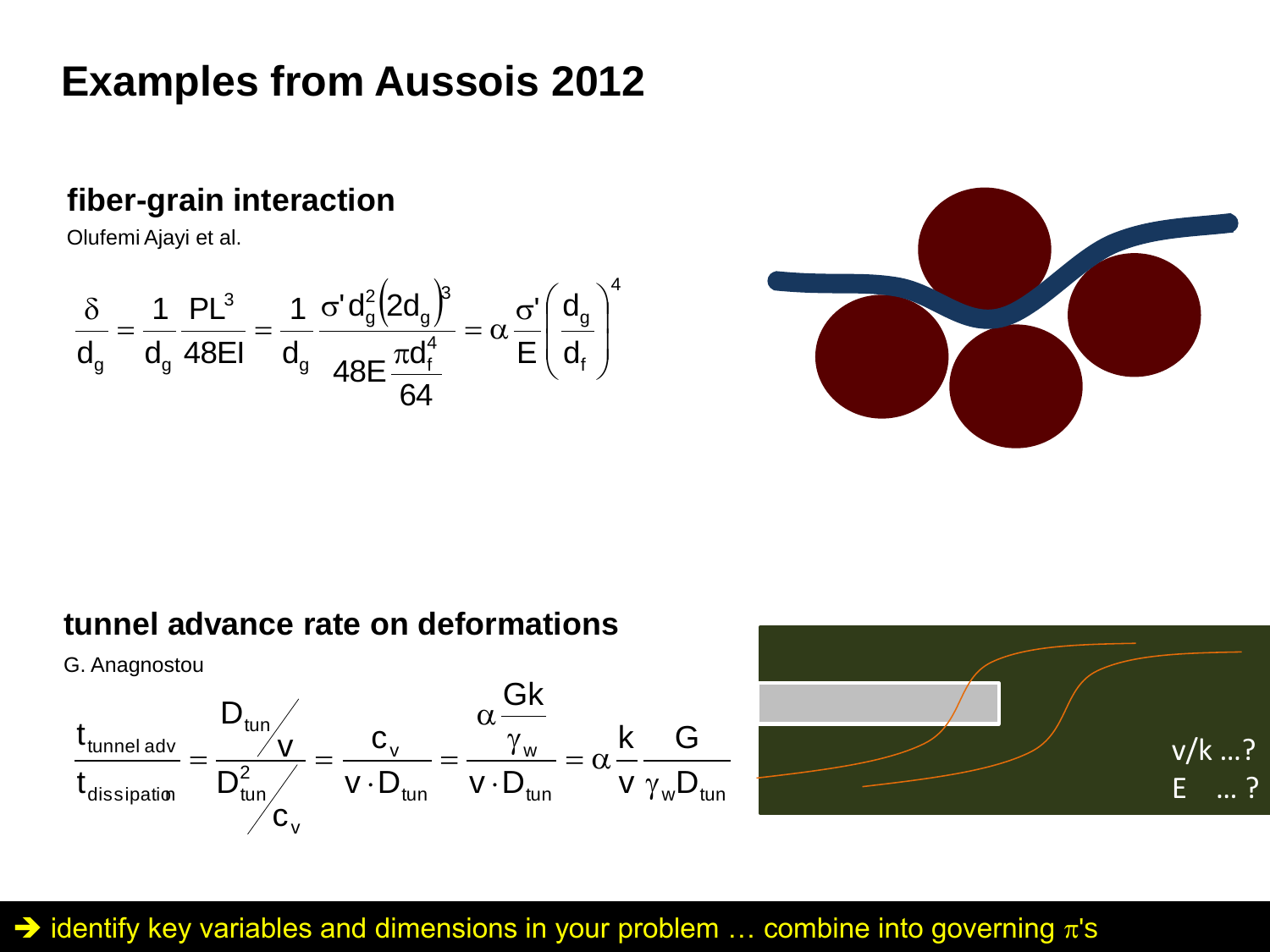### **Examples from Aussois 2012**

### **imbibition**

Viggiani and Hall





### $\rightarrow$  identify key variables and dimensions in your problem ... combine into governing  $\pi$ 's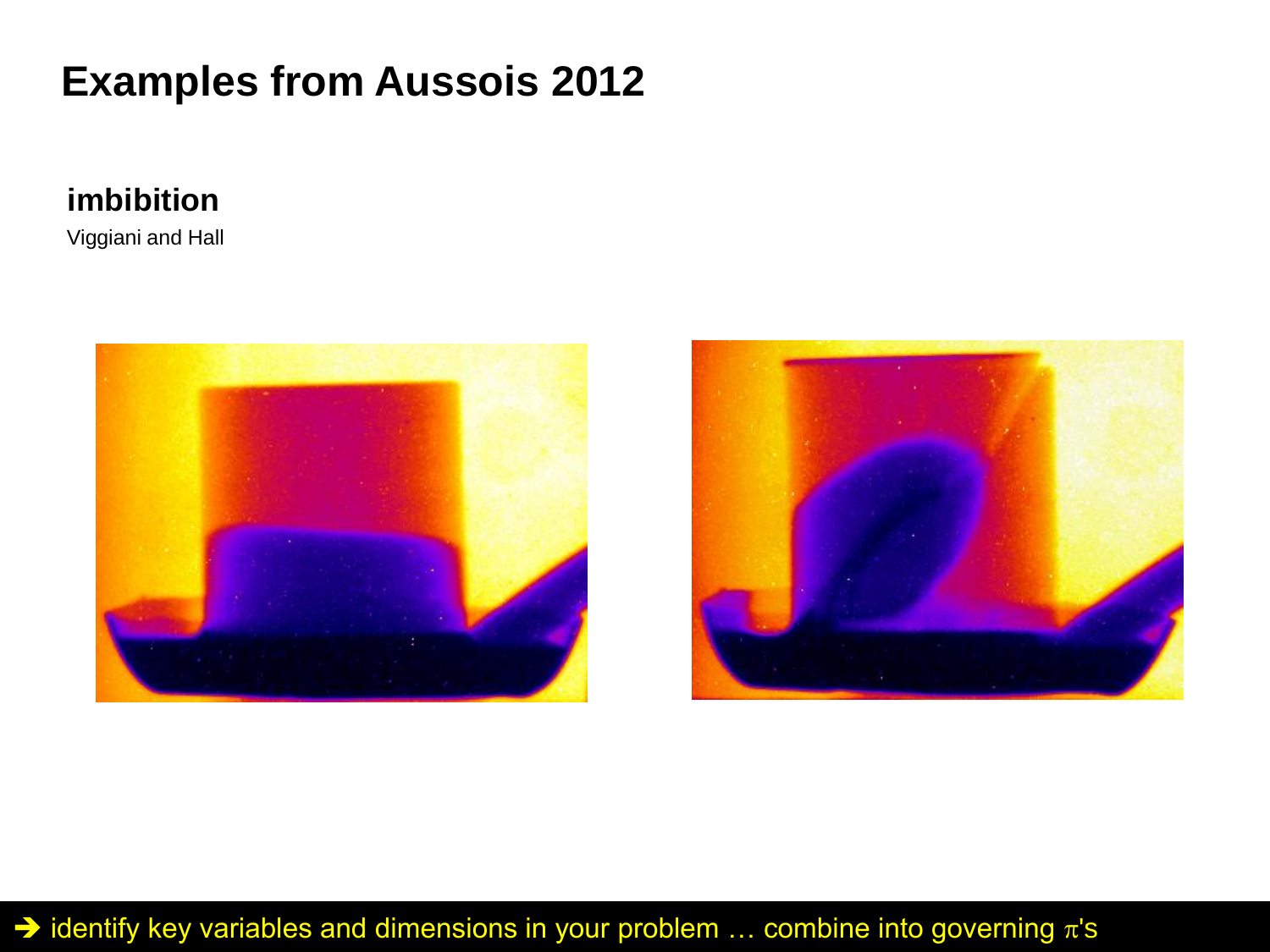### **Examples from Aussois 2012**



 $\rightarrow$  identify key variables and dimensions in this problem ... send it to Viggiani and Hall !!!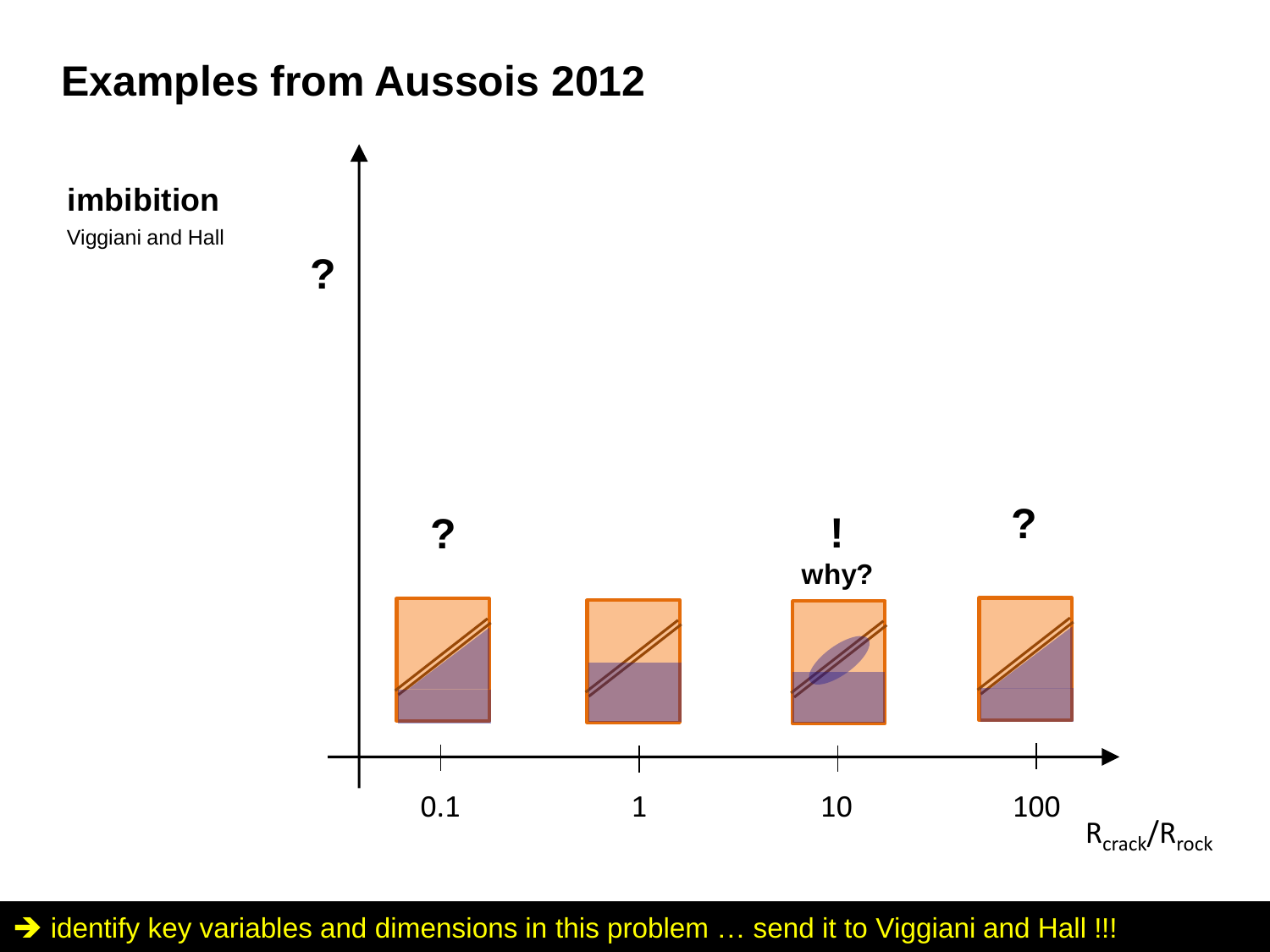# **The Inherent Limitation**

*A measurement always alters the measurand* (thermodynamics)

> **Geo-Examples CPT? soil sampling? membrane? thermocouple or thermistor? waves? ….**



critically review your experimental procedure: effect of measurement on measurand?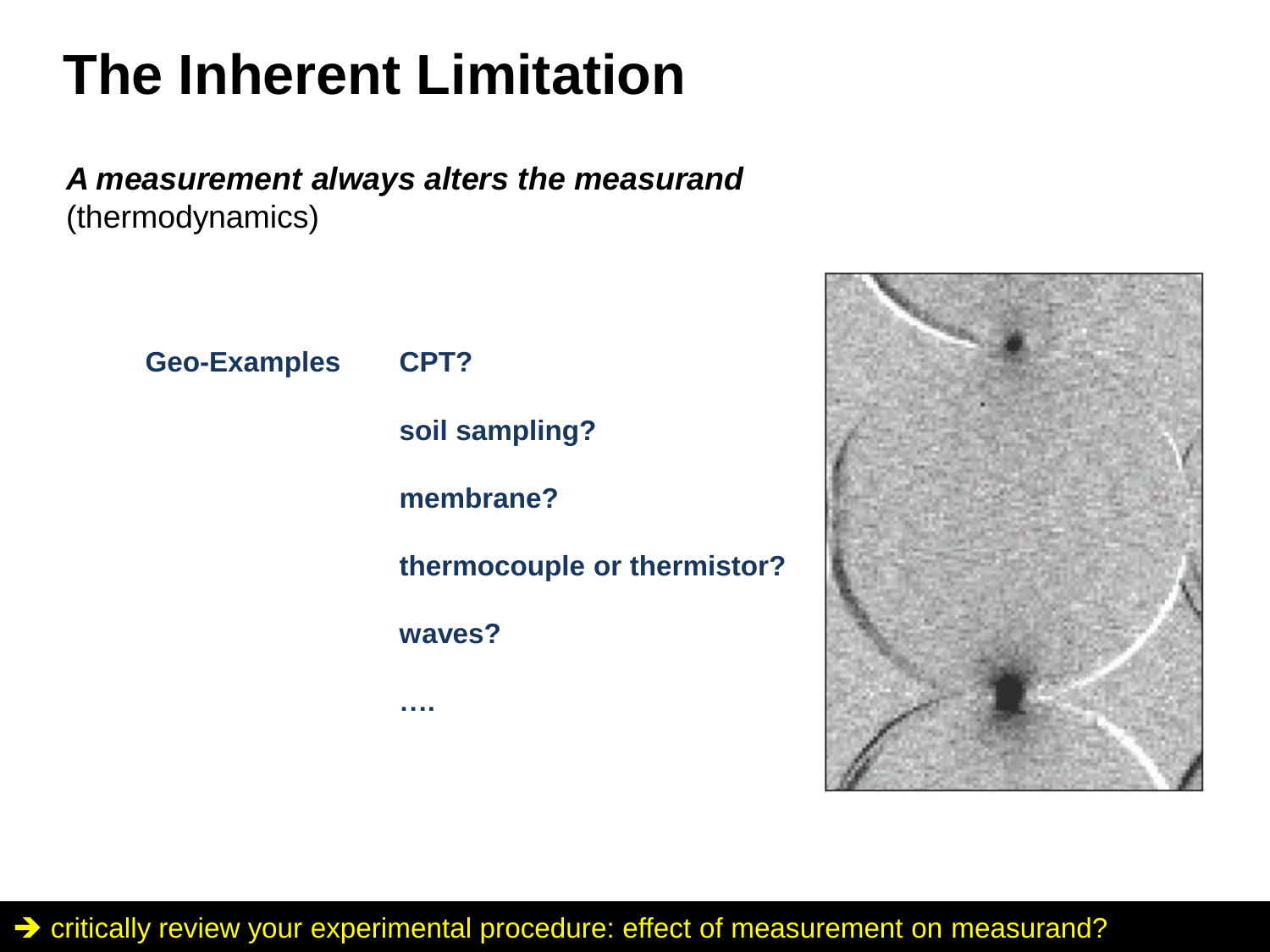# **Design: Make it elegant**

*It may work… but it is not elegant … start over !* Noel Etchegoyen (1948-2010)

**Implies: creative solution simplicity - avoids excesses is harmony and balance carefully designed details**



**Elegant experiment:**

**starts with an important, well defined question based on profound physical understanding of the process under study focused on the essence of the process prevents (minimizes) secondary effects well-controlled boundary conditions optimal use of material - well balanced equipment design (FS's) proper selection and installation of sensors designed for maximum signal-to-noise ratio well balanced measurement resolution for all parameters effective for subsequent data analysis and interpretation**

### → Train your eye: Visit several laboratories, ask about the experiments... elegant?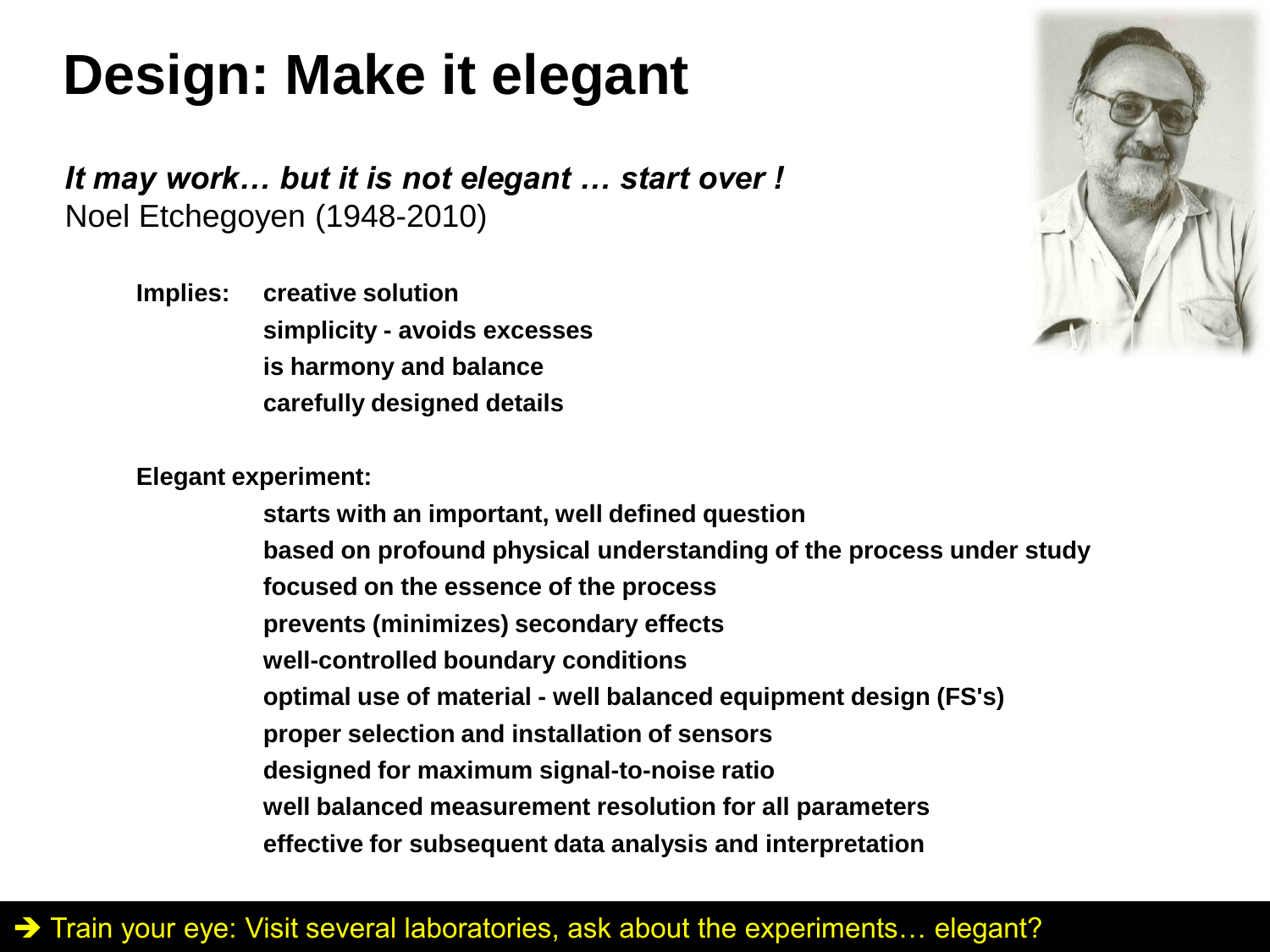# **Design: Noise Control**

*Improve experiment at the lowest possible level*

*Reduce cause of uncertainty at its source !*

*It is all about noise control - reduce noise at its source !*

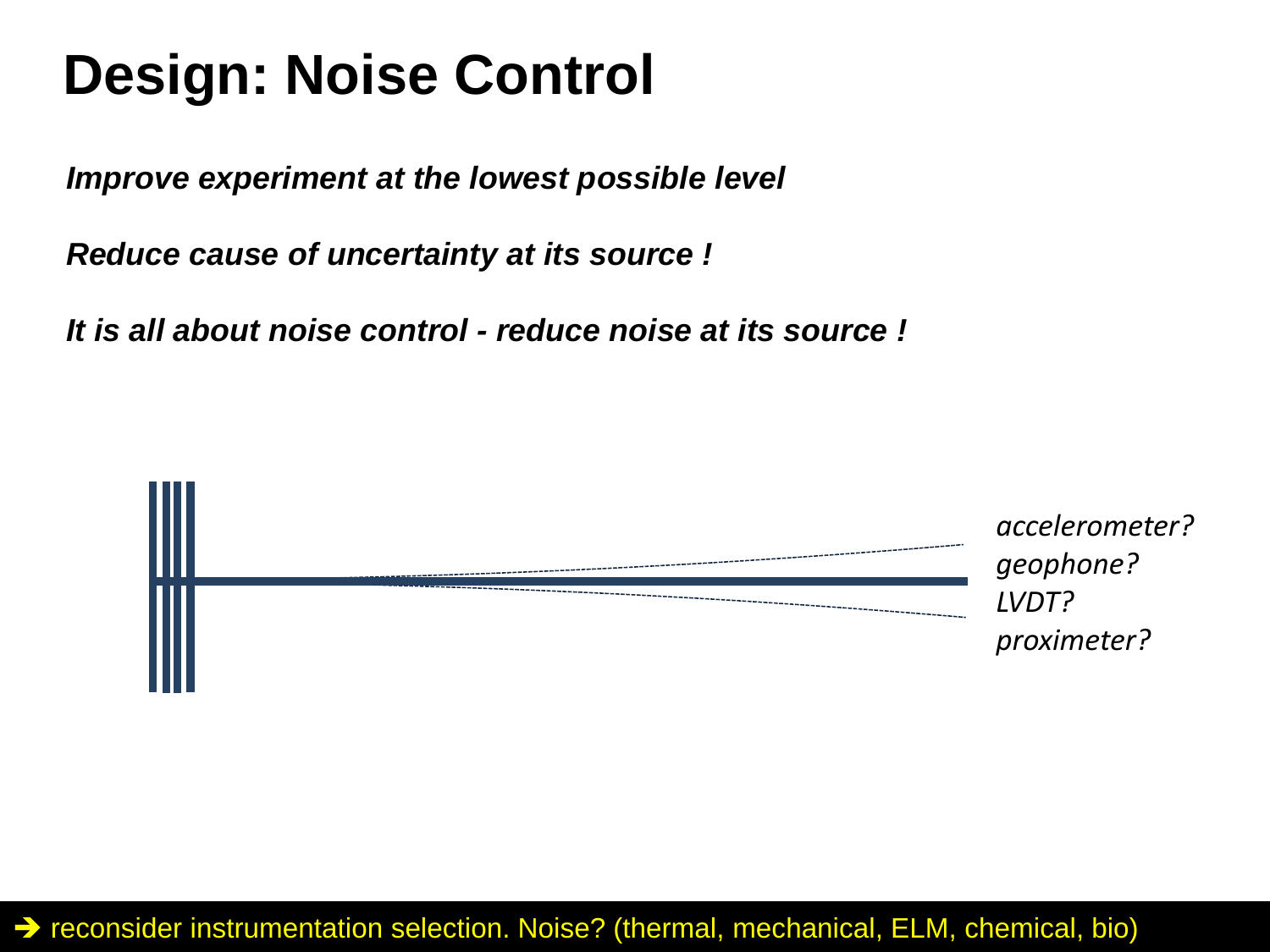# **Analysis**

*The book of nature is written in mathematical characters* (Galileo 1564-1642)

*Plurality must not be posited without necessity Shave away unnecessary assumptions… Favor simplicity* (William of Ockham 1285–1349)



 $\rightarrow$  develop an analytical formulation of your problem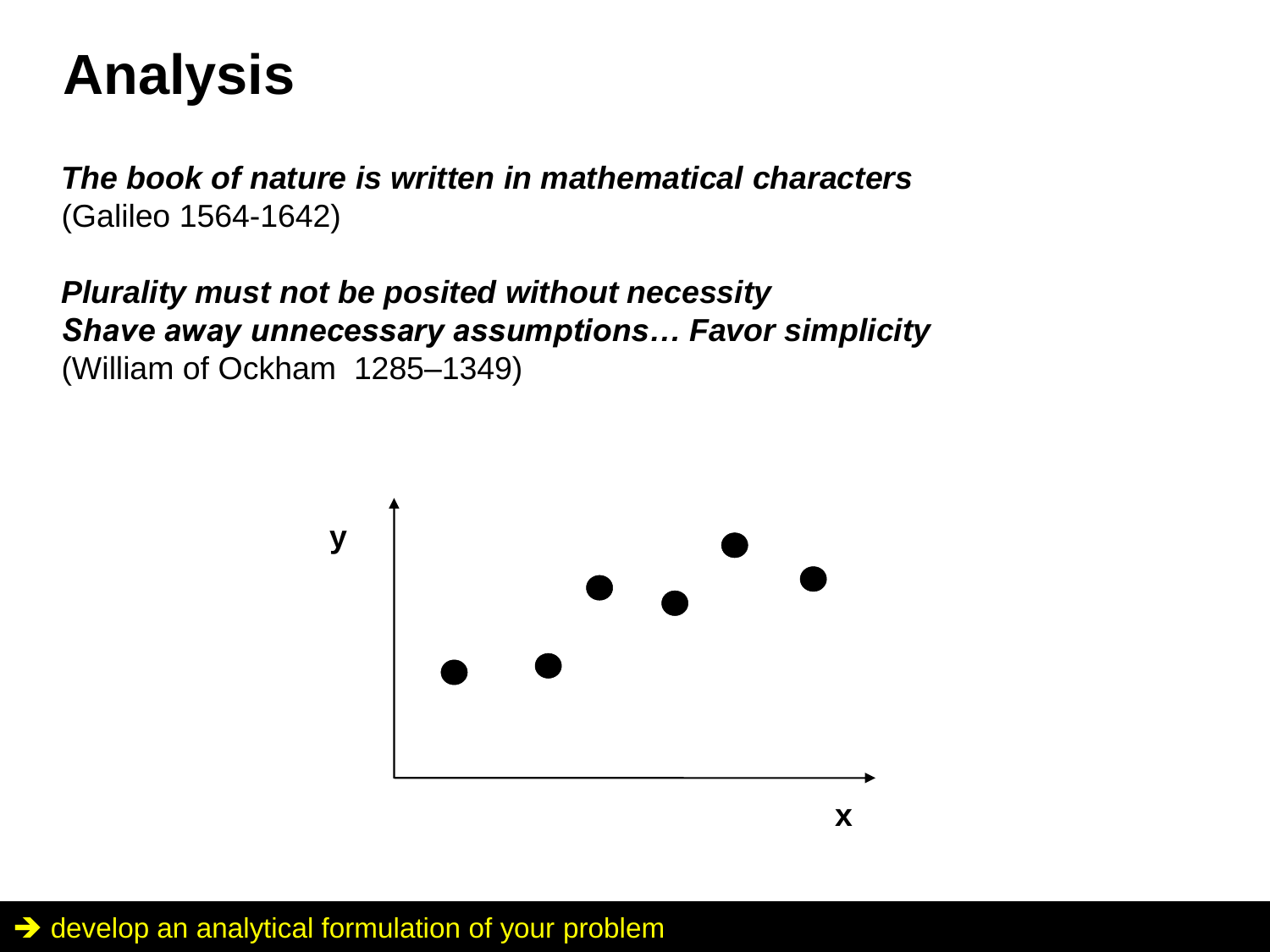# **Analysis**

*Data analysis = Inverse problem*

*Typically, there is much less information than data*

*Design information-rich experimental studies*



 $\rightarrow$  design your experiment for "invertibility"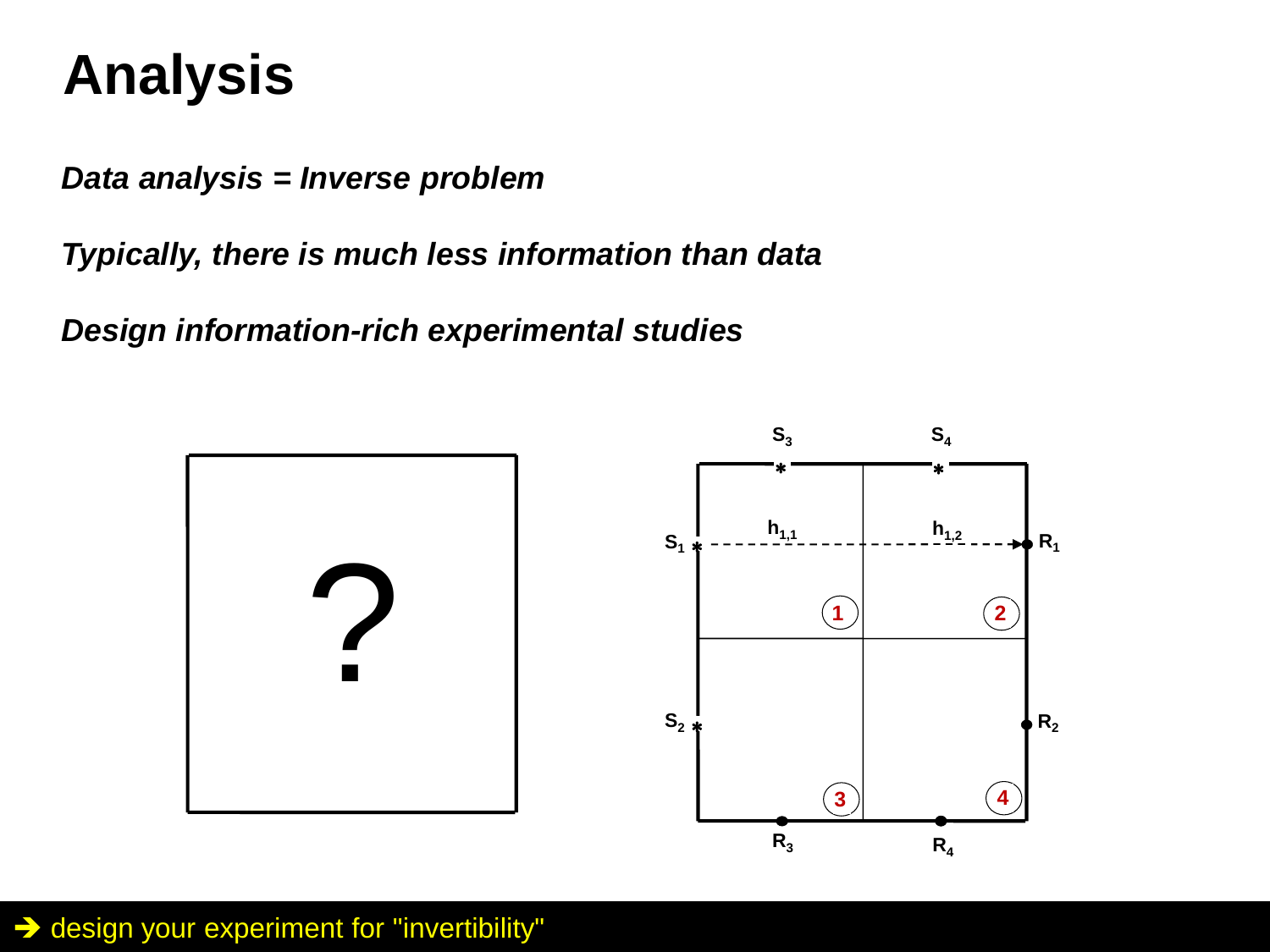### **Documentation**

*Put it before them briefly so they will read it, clearly so they will appreciate it, picturesquely so they will remember it and, above all, accurately so that they will be guided by its light.* (Joseph Pulitzer 1847-1911)

*Writing is like putting a puzzle together : each section is a piece … when assembled a clear picture emerges!* 



→ complete the energy geotechnology mind-map... do a similar one for your research...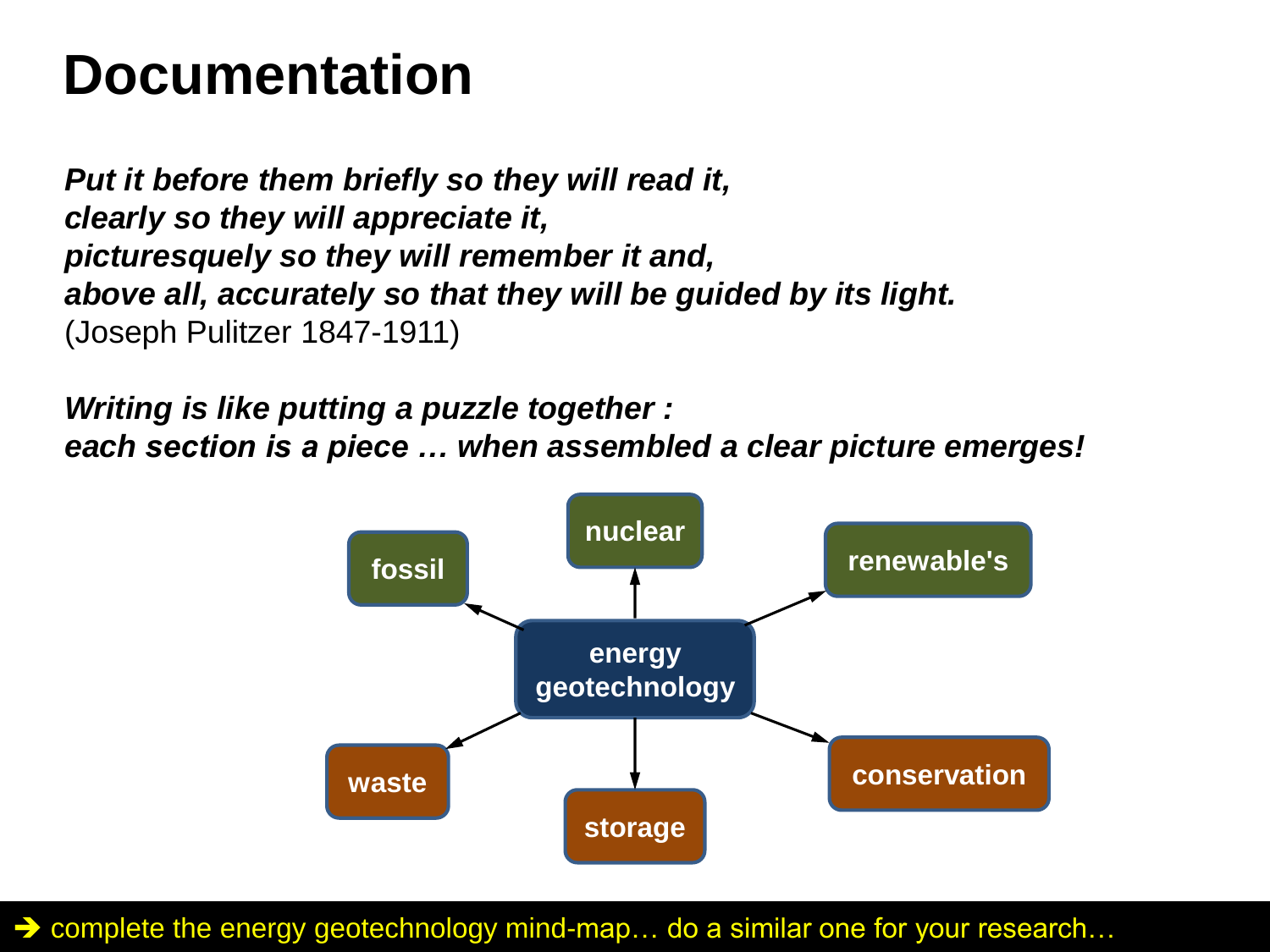# **Photographs - Plots**

*A picture paints a thousand words ….* (popular saying)

*You don't take a photograph, you make it* Ansel Adams (1902-1984)



**edward.ando@3sr-grenoble.fr**

A analyze plots in presentations/journals: clear? complete?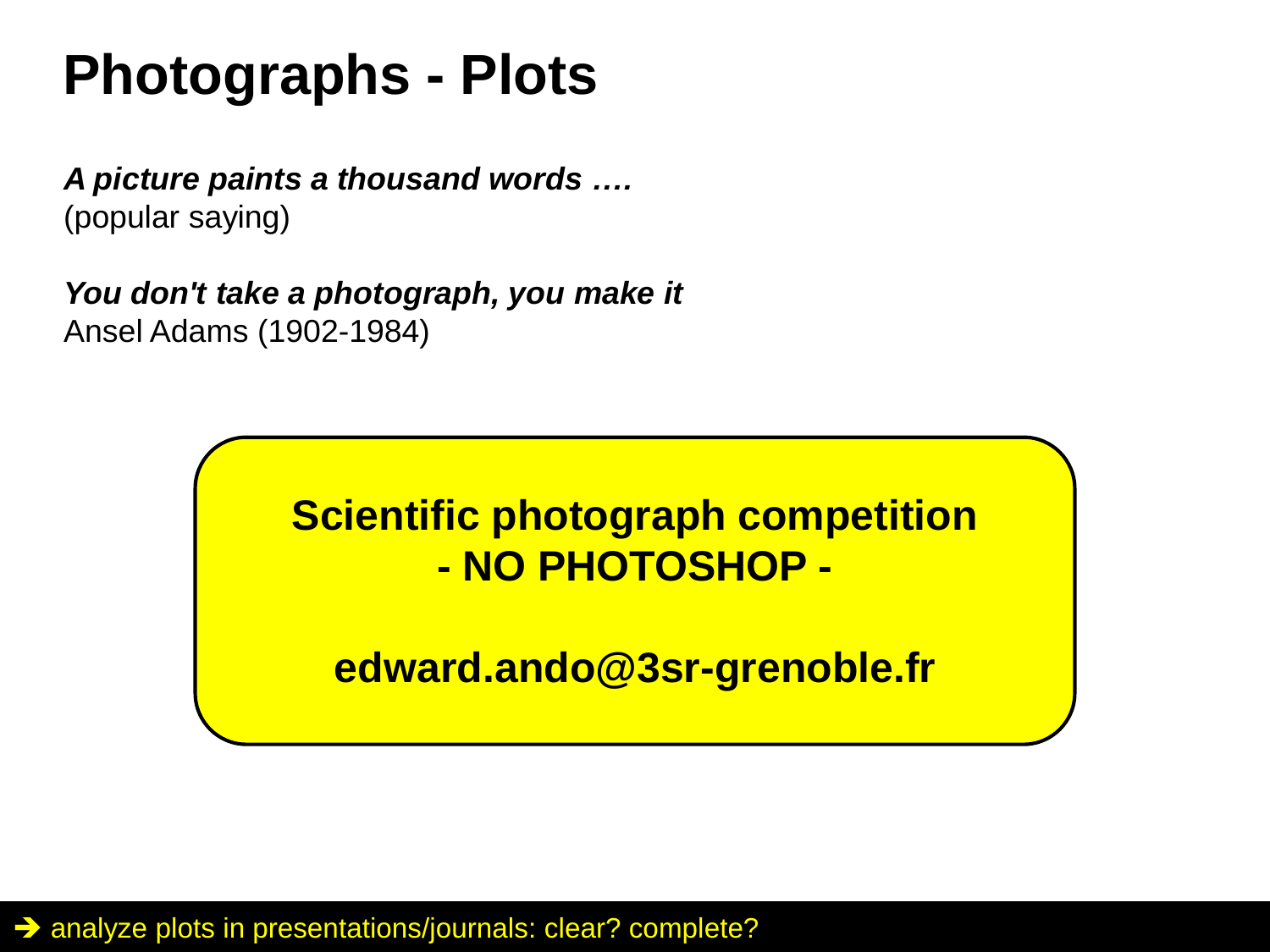# **Pathological Science: Ethics, Plagiarism**

*The community of scientists is bound by a set of values, traditions, and standards that embody honesty, integrity, objectivity, and collegiality.* (National Academies, 1992)

#### **Examples**

1989: Cold Fusion Fiasco (B. Stanley Pons and Martin Fleischmann - University of Utah) 1992: Fracture mechanics (Fabrikant - Concordia U., Canada) 2005: Cloning (Woo Suk Hwang and co-workers, Seoul National University) 2010: Climate Science??

#### **Plagiarism**:

*The thief***.** copy without mutation… and do not reference (uncommon) **The pretender.** copy, but reword extensively to erase all evidence of source of inspiration *Misleading sub-referencing***.** Source of inspiration is referenced but in a secondary context *Make them happy***.** Reference the author for a secondary article … and hide the key article. *The unifier***.** Refer the thesis by Smith, and hide the journal article by Smith with famous advisor. *The oblivious co-author.* Co-author "A" was inspired by reference by Jones, but does not tell coauthor "B" and the reference is not included  $\rightarrow$  both share the responsibility for plagiarism!

### $\rightarrow$  introspective analysis of your behavior .... pursue the highest academic standards !